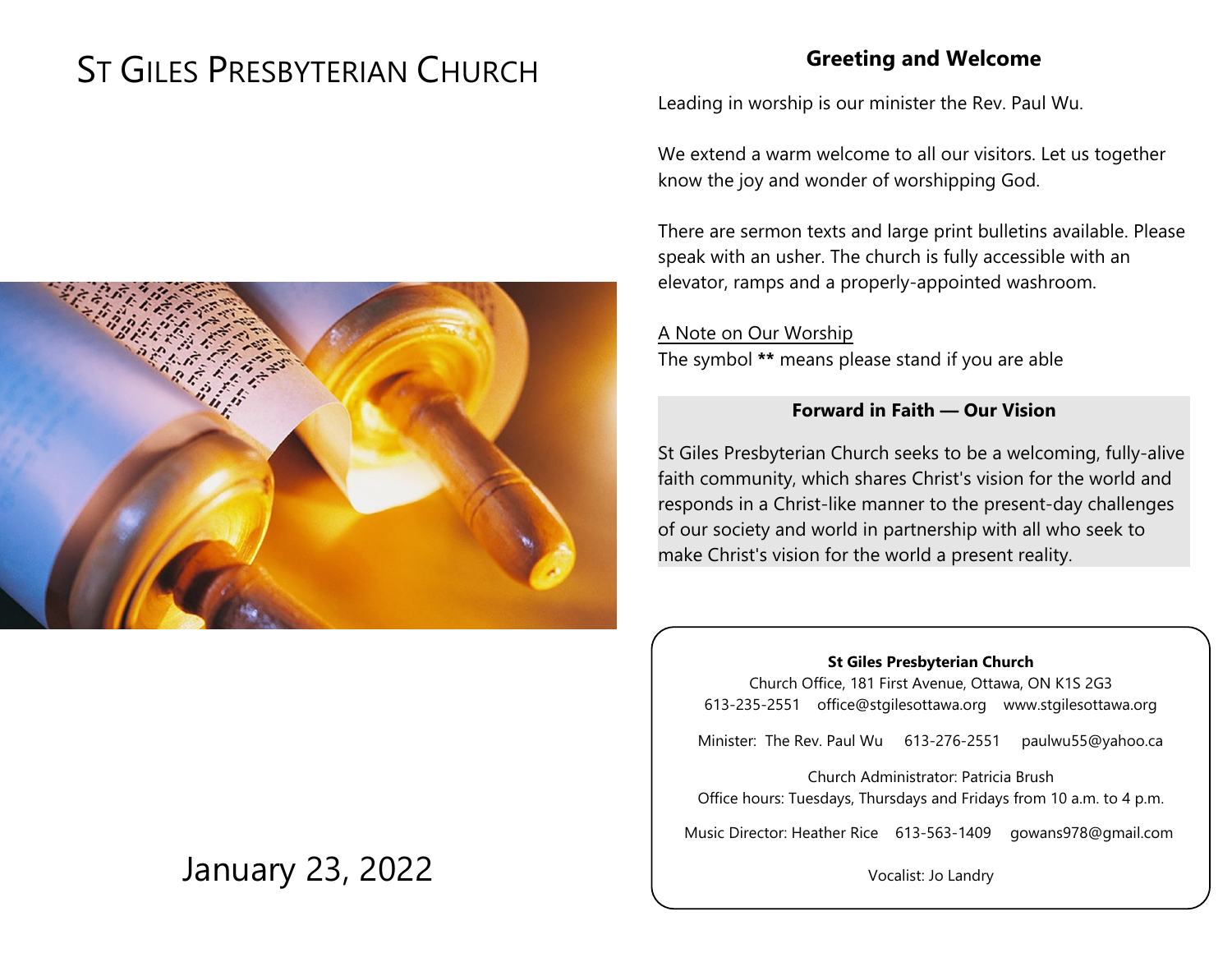We acknowledge that the land on which we gather is the traditional unceded territory of the Algonquin Anishnaabeg People. The Algonquin peoples have lived on this land since time immemorial. We are grateful to have the opportunity to be present in this territory.

Prelude *God's Holy Presence* by Roger C. Wilson

Call to Worship

- One: In the mysterious and majestic voice of the Lord,
- **All: we encounter God of all creation.**
- One: In the calls of prophets and teachings of the Law,
- **All: we encounter the deep love of Christ.**
- One: In the wonderful diversity of the community of faith,
- **All: we encounter the Spirit of God at work in us.**
- One: Let us worship the God of creation, love, and community.
- **All: We will praise God, ever Three and ever One, now and always.**

**\*\*Hymn: Come sing. O church, in joy 757**

**1. Come sing, O church, in joy! Come join, O Church, in song! For Christ the Lord has led us through the ages long!** 

#### *Refrain*

**In bold accord, come celebrate the journey now and praise the Lord!**

**2. Long years have come and gone, and still God reigns supreme, empowering us to catch the vision, dream the dream!** *Refrain*

- **3. Let courage be our friend, let wisdom be our guide, as we in mission magnify the Crucified!** *Refrain*
- **4. Come sing, O church, in joy! Come join, O church, in song! For Christ the Lord has triumphed o'er the ages long!** *Refrain*

## Children's Story

## Prayer of Adoration

Creator, Christ and Spirit; you are the maker of a better world. You are the creator of lasting peace. We worship you for the gifts of peace and healing that you bring into troubled lives. You have shown us the way to work for justice, to love friend and enemy alike, to build a better world. In this time of worship, inspire us to believe that our work in your name makes a difference. So may we live to bring glory to you through our commitment to you and the communion we share with so many around world as your faithful disciples.

## Unison Prayer of Confession

**God of grace and unity, we confess we can be divisive when you call us to unity, quarrelsome when you call us to seek peace, and critical rather than caring. We have grown used to our own ways and cannot imagine you would ask us to change even for the sake of the Gospel. Forgive us when we mistake our familiar traditions for your truth. Show us how we can witness to your love through working and worshipping together.**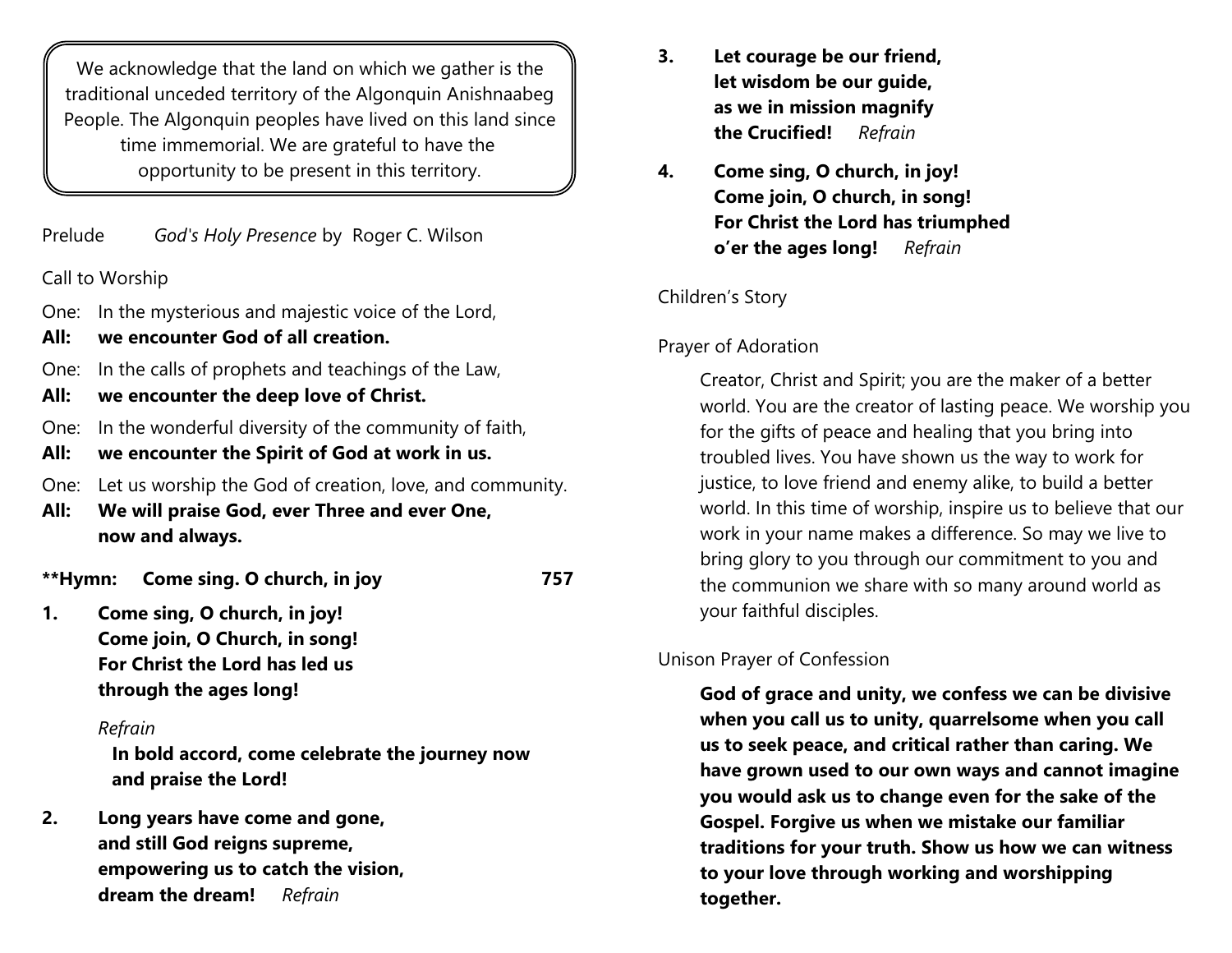#### The Lord's Prayer

**Our Father who art in heaven, hallowed be thy name. Thy kingdom come, thy will be done on earth as it is in heaven. Give us this day our daily bread, and forgive us our debts as we forgive our debtors, and lead us not into temptation, but deliver us from evil, for thine is the kingdom and the power and the glory, for ever and ever. Amen**

#### Assurance of Pardon

God's mercy is from everlasting to everlasting. Revere God, keep the commandments of the Lord. Know that you are forgiven and forgive one another. Be at peace and walk in the newness of life, led by God's light.

#### **Scripture**

…..

#### First Reading: Nehemiah 8:1–3, 5–6, 8–10

All the people gathered together into the square before the Water Gate. They told the scribe Ezra to bring the book of the law of Moses, which the Lord had given to Israel. Accordingly, the priest Ezra brought the law before the assembly, both men and women and all who could hear with understanding. This was on the first day of the seventh month. He read from it facing the square before the Water Gate from early morning until midday, in the presence of the men and the women and those who could understand; and the ears of all the people were attentive to the book of the law.

And Ezra opened the book in the sight of all the people, for he was standing above all the people; and when he opened it, all the people stood up. Then Ezra blessed the Lord, the

great God, and all the people answered, "Amen, Amen," lifting up their hands. Then they bowed their heads and worshipped the Lord with their faces to the ground.

## So they read from the book, from the law of God, with interpretation. They gave the sense, so that the people understood the reading. And Nehemiah, who was the governor, and Ezra the priest and scribe, and the Levites who taught the people said to all the people, "This day is holy to the Lord your God; do not mourn or weep." For all the people wept when they heard the words of the law. Then he said to them, "Go your way, eat the fat and drink sweet wine and send portions of them to those for whom nothing is prepared, for this day is holy to our Lord; and do not be grieved, for the joy of the Lord is your strength."

Responsive Reading: Psalm 19 (with refrain 1)

…..



The heavens are telling the glory of God; and the firmament proclaims his handiwork.

## **Day to day pours forth speech, and night to night declares knowledge.**

There is no speech, nor are there words; their voice is not heard;

## **yet their voice goes out through all the earth, and their words to the end of the world.**

In the heavens God has set a tent for the sun,

which comes out like a bridegroom from his wedding canopy, and like a strong man runs its course with joy.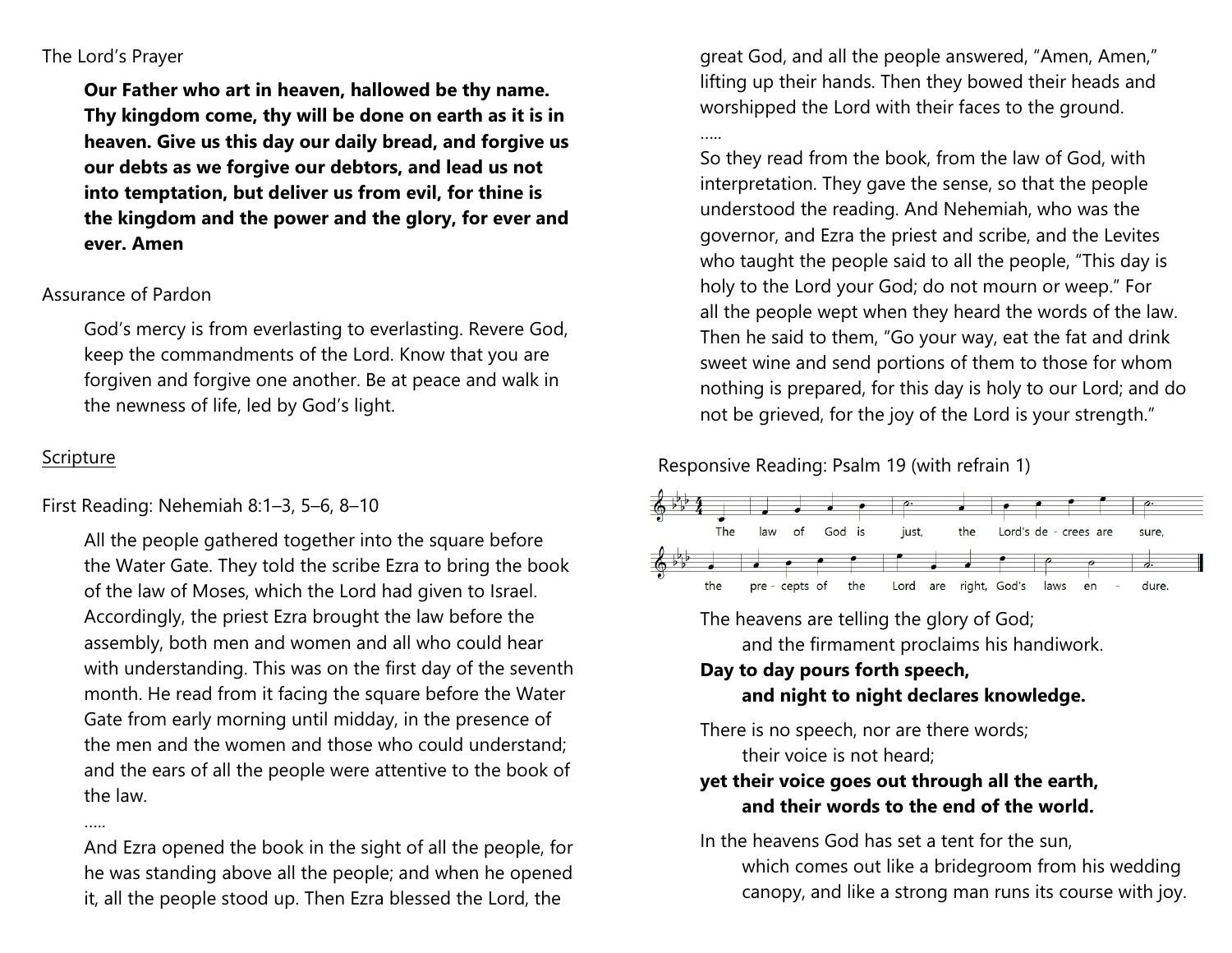## **Its rising is from the end of the heavens, and its circuit to the end of them; and nothing is hid from its heat.**

The law of the Lord is perfect, reviving the soul; the decrees of the Lord are sure, making wise the simple; **the precepts of the Lord are right, rejoicing the heart; the commandment of the Lord is clear, enlightening the eyes;**

the fear of the Lord is pure, enduring forever; the ordinances of the Lord are true and righteous altogether. **More to be desired are they than gold, even much fine gold; sweeter also than honey, and drippings of the honeycomb.**

Moreover by them is your servant warned; in keeping them there is great reward. But who can detect their errors?

**Clear me from hidden faults. Keep back your servant also from the insolent; do not let them have dominion over me. Then I shall be blameless, and innocent of great transgression. All: Let the words of my mouth**

**and the meditation of my heart be acceptable to you,**

**O Lord, my rock and my redeemer.** *Refrain*

Second Reading: Luke 4: 14-21

Then Jesus, filled with the power of the Spirit, returned to Galilee, and a report about him spread through all the surrounding country. He began to teach in their synagogues and was praised by everyone. When he came to Nazareth, where he had been brought up, he went to the synagogue on the sabbath day, as was his custom. He stood up to read, and the scroll of the prophet Isaiah was given to him. He unrolled the scroll and found the place where it was written:

"The Spirit of the Lord is upon me, because he has anointed me to bring good news to the poor. He has sent me to proclaim release to the captives and recovery of sight to the blind, to let the oppressed go free, to proclaim the year of the Lord's favour."

And he rolled up the scroll, gave it back to the attendant, and sat down. The eyes of all in the synagogue were fixed on him. Then he began to say to them, "Today this scripture has been fulfilled in your hearing."

Reader: This is the word of the Lord, **People: Thanks be to God.**

## **\*\*Hymn: Sing them over again to me 498**

- **1. Sing them over again to me, wonderful words of life; let them more of their beauty see, wonderful words of life; words of life and beauty, teach me faith and duty.**
-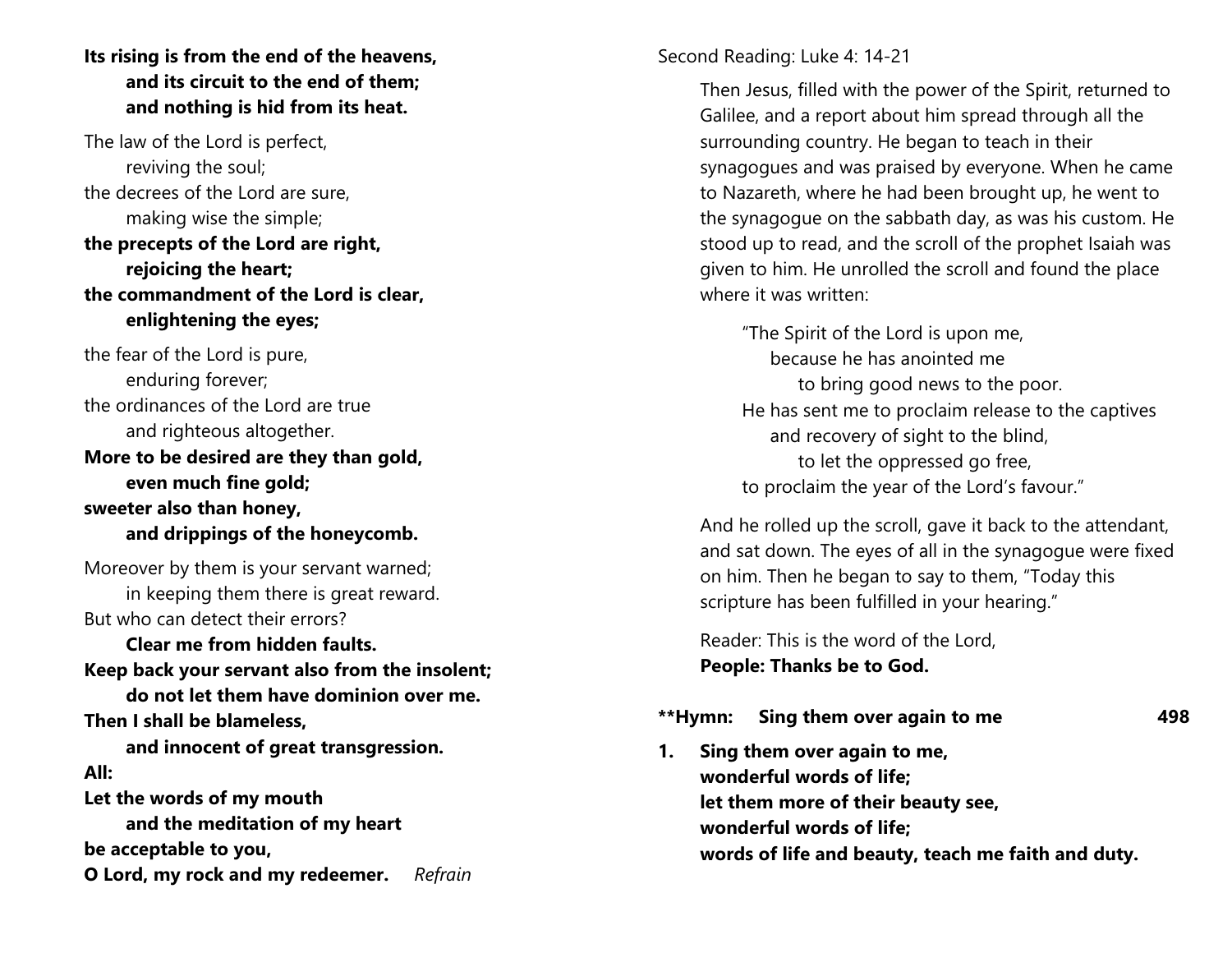*Refrain x 2* **Beautiful words, wonderful words, wonderful words of life. 2. Christ, the blessed one, gives to all, wonderful words of life; sinner, list to the loving call, wonderful words of life; all so freely given, wooing us to heaven.** *Refrain* **3. Sweetly echo the gospel call, wonderful words of life; offer pardon and peace to all, wonderful words of life; Jesus, only Saviour, sanctify forever,** *Refrain* Sermon The Eyes of All Were Fixed on Him Prayers of the People **\*\*Hymn: Open my eyes, that I may see 500 1. Open my eyes, that I may see glimpses of truth thou hast for me; place in my hands a wonderful key that shall unclasp and set me free. Silently now I wait for thee, ready, my God, thy will to see; open my eyes: illumine me, Spirit divine! 2. Open my ears, that I may hear voices of truth thou sendest clear, and while the wave-notes fall on my ear, everything false will disappear. Silently now I wait for thee, ready, my God, thy will to see; open my ears: illumine me, Spirit divine!**

**3. Open my mouth, and let me bear gladly the warm truth everywhere; open my heart and let me prepare love with thy children thus to share. Silently now I wait for thee, ready, my God, thy will to see; open my heart: illumine me, Spirit divine!** Passing of the Peace Announcements **Offering Doxology: Praise God from whom all blessings flow 830 Praise him, all creatures here below; Praise him above, ye heavenly host; Praise Father, Son and Holy Ghost.** Prayer of Dedication **\*\*Hymn: Word of God, across the ages 497 1. Word of God, across the ages comes your message to our life, source of hope, forever present in our toil and fears and strife, constant witness to God's mercy, still our grace, whate'er befall, guide unfailing, strength eternal, offered freely to us all. 2. Story of our wondrous journey from the shadows of the night, garnered truth of sage ad prophet, guiding forward into light,** 

**words and deeds of Crist our teacher,**